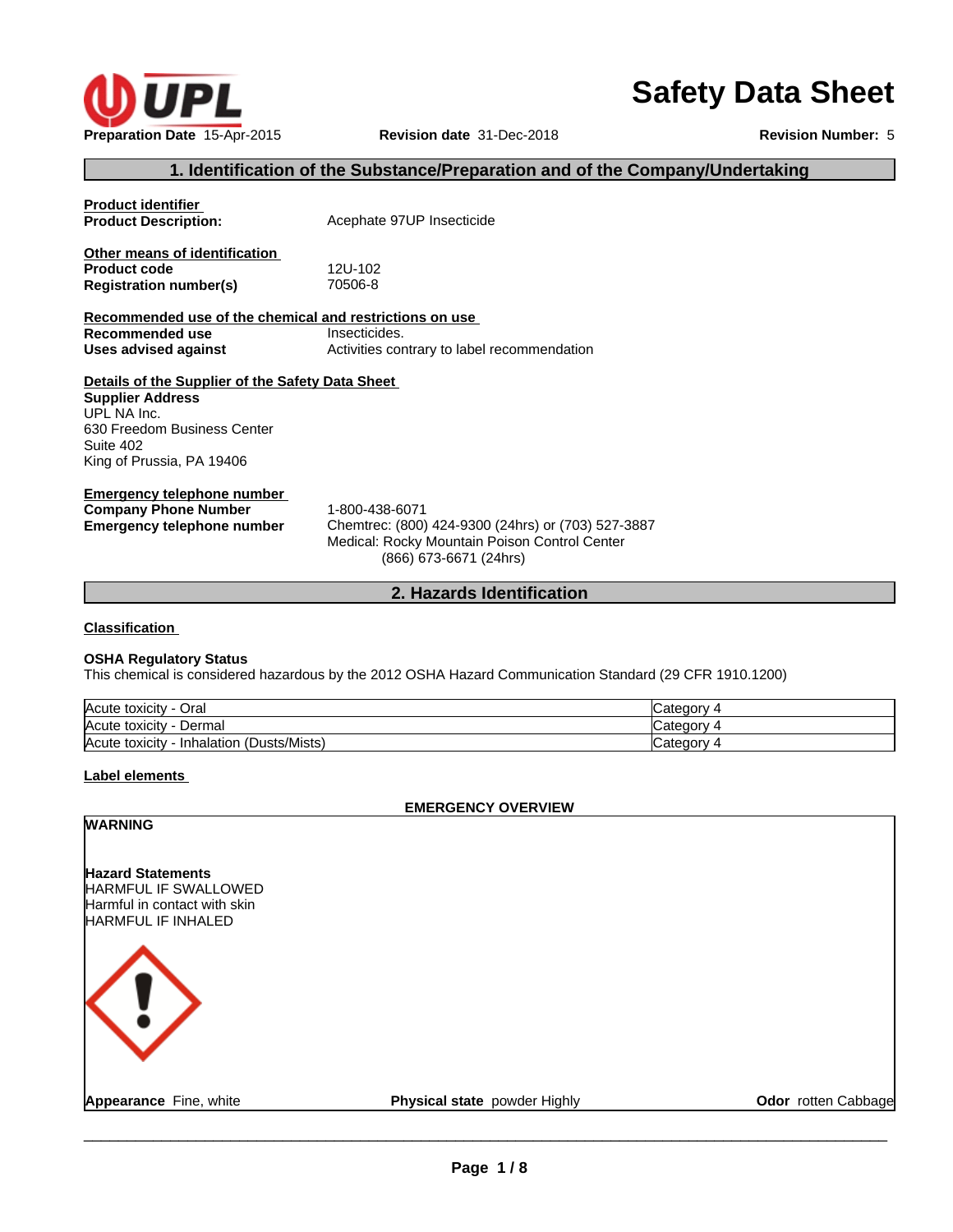#### hydroscopic

 $\overline{\phantom{a}}$  ,  $\overline{\phantom{a}}$  ,  $\overline{\phantom{a}}$  ,  $\overline{\phantom{a}}$  ,  $\overline{\phantom{a}}$  ,  $\overline{\phantom{a}}$  ,  $\overline{\phantom{a}}$  ,  $\overline{\phantom{a}}$  ,  $\overline{\phantom{a}}$  ,  $\overline{\phantom{a}}$  ,  $\overline{\phantom{a}}$  ,  $\overline{\phantom{a}}$  ,  $\overline{\phantom{a}}$  ,  $\overline{\phantom{a}}$  ,  $\overline{\phantom{a}}$  ,  $\overline{\phantom{a}}$ 

### **Precautionary Statements - Prevention**

Wash face, hands and any exposed skin thoroughly after handling Do not eat, drink or smoke when using this product Wear protective gloves/protective clothing/eye protection/face protection Do not get in eyes, on skin, or on clothing Use only outdoors or in a well-ventilated area

IF ON SKIN: Wash with plenty of soap and water Call a POISON CENTER or doctor if you feel unwell Wash contaminated clothing before reuse IF INHALED: Remove victim to fresh air and keep at rest in a position comfortable for breathing Call a POISON CENTER or doctor if you feel unwell IF SWALLOWED: Call a POISON CENTER or doctor/physician if you feel unwell Rinse mouth

#### **Precautionary Statements - Disposal**

Dispose of contents/container to an approved waste disposal plant

#### **Hazards Not Otherwise Classified (HNOC)**

**OTHER INFORMATION**

• Toxic to aquatic life

## **3. Composition/information on Ingredients**

| --<br>- - -- -<br>--<br>iallit<br>. | .No                                       | О.<br>.<br>m |
|-------------------------------------|-------------------------------------------|--------------|
| `≏ephate<br>ַיר                     | 20F<br>- ^ ^<br>ч.<br>יי<br>uu<br>$\cdot$ |              |

If CAS number is "proprietary", the specific chemical identity and percentage of composition has been withheld as a trade secret.

# **4. First aid measures FIRST AID MEASURES Eye contact** Hold eye open and rinse slowly and gently with water for 15 - 20 minutes. Remove contact lenses, if present, after 5 minutes, then continue rinsing eye. Call a poison control center or doctor for treatment advice. **Skin contact** Wash off immediately with soap and plenty of water for at least 15 minutes. Call a poison control center or doctor for treatment advice. **Inhalation** Move person to fresh air. If person is not breathing, call 911 or an ambulance, then give artificial respiration, preferably mouth-to-mouth if possible. Call a physician or poison control center immediately. **Ingestion** Call a physician or poison control center immediately. Never give anything by mouth to an unconscious person. Clean mouth with water. **Protection of First-aiders** Use personal protective equipment. Avoid contact with skin, eyes and clothing. **Most Important Symptoms and Effects, Both Acute and Delayed Most Important Symptoms and Effects** no data available. **Indication of Any Immediate Medical Attention and Special Treatment Needed Notes to physician Example 20** Cholinesterase inhibitor. Atropine is antidotal. PAM may alos be used in conjunction with atropine but should not be used alone.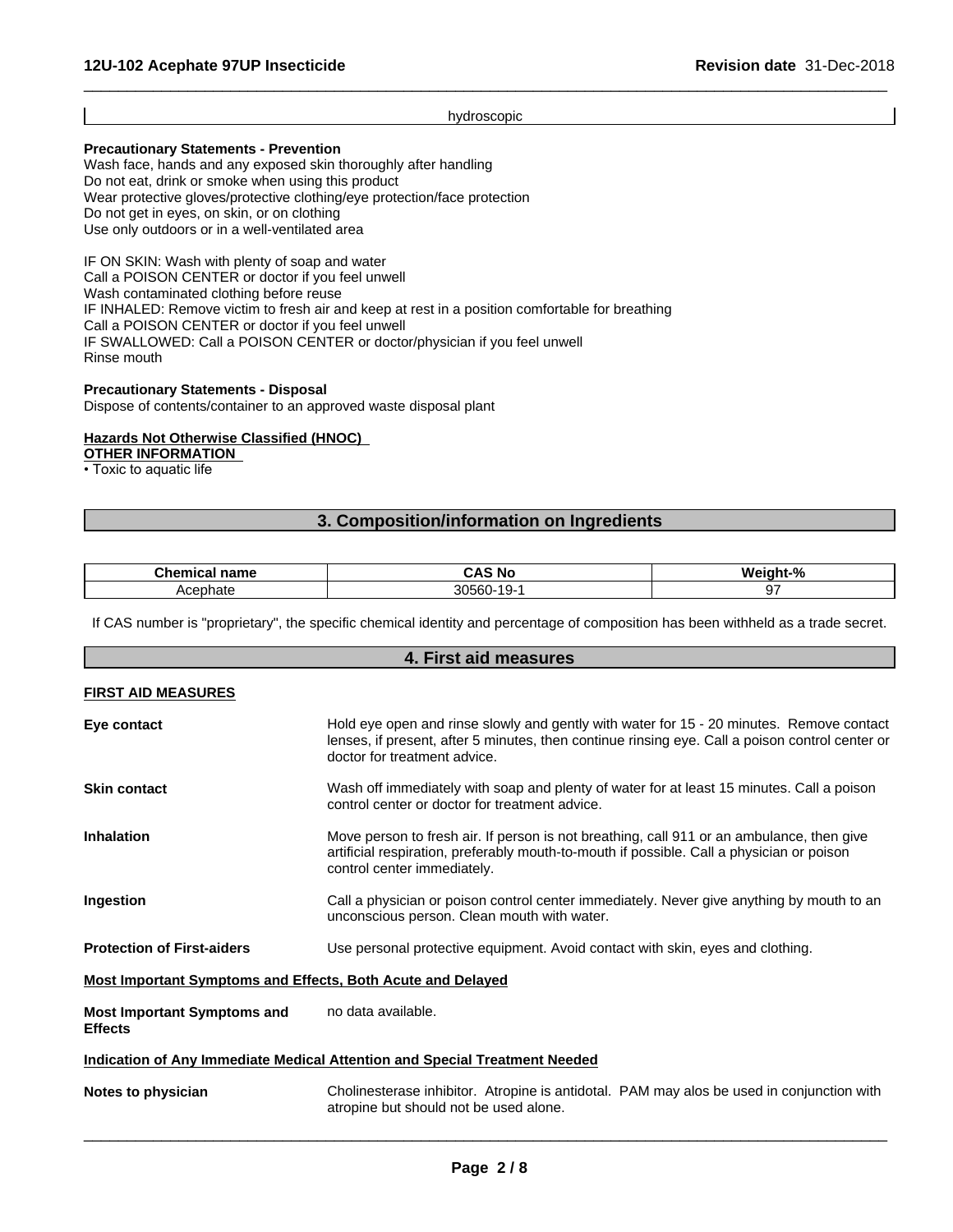## **5. Fire-fighting measures**

 $\overline{\phantom{a}}$  ,  $\overline{\phantom{a}}$  ,  $\overline{\phantom{a}}$  ,  $\overline{\phantom{a}}$  ,  $\overline{\phantom{a}}$  ,  $\overline{\phantom{a}}$  ,  $\overline{\phantom{a}}$  ,  $\overline{\phantom{a}}$  ,  $\overline{\phantom{a}}$  ,  $\overline{\phantom{a}}$  ,  $\overline{\phantom{a}}$  ,  $\overline{\phantom{a}}$  ,  $\overline{\phantom{a}}$  ,  $\overline{\phantom{a}}$  ,  $\overline{\phantom{a}}$  ,  $\overline{\phantom{a}}$ 

## **Suitable extinguishing media**

Carbon dioxide (CO2). Water spray. Dry chemical. Foam. Use extinguishing measures that are appropriate to local circumstances and the surrounding environment.

**Unsuitable extinguishing media** no data available.

#### **Specific hazards arising from the chemical**

No information available.

**Hazardous combustion products**Carbon dioxide (CO2). Sulfur oxides. Oxides of nitrogen. Oxides of phosphorous.

### **Explosion data**

### **Protective equipment and precautions for firefighters**

Use personal protective equipment. As in any fire, wear self-contained breathing apparatus pressure-demand, MSHA/NIOSH (approved or equivalent) and full protective gear.

## **6. Accidental release measures**

| <b>Personal Precautions</b><br>Avoid contact with skin and eyes. Provide adequate ventilation. Take precautionary<br>measures against static discharges. Use personal protective equipment.<br><b>Environmental Precautions</b><br><b>Environmental precautions</b><br>Consult a regulatory specialist to determine appropriate state or local reporting<br>requirements, for assistance in waste characterization and/or hazardous waste disposal<br>and other requirements listed in pertinent environmental permits. Do not flush into surface<br>water or sanitary sewer system. Do not allow material to contaminate ground water system.<br>Local authorities should be advised if significant spillages cannot be contained.<br>Methods and material for containment and cleaning up<br><b>Methods for Clean-Up</b><br>Sweep up and shovel into suitable containers for disposal. Reduce dust spreading with<br>water spray, collect rinsate. Shovel or sweep up.<br>7. Handling and Storage<br><b>Precautions for safe handling</b><br><b>Handling</b><br>Wear personal protective equipment. Avoid contact with skin and eyes. Avoid dust<br>formation in confined areas. Remove and wash contaminated clothing before re-use. Do<br>not eat, drink or smoke when using this product.<br>Conditions for safe storage, including any incompatibilities<br>Keep containers tightly closed in a cool, well-ventilated place. Keep out of the reach of<br><b>Storage</b><br>children. Store in an area where cross-contamination with pesticides, fertilizers, food or<br>feed could not occur. |
|------------------------------------------------------------------------------------------------------------------------------------------------------------------------------------------------------------------------------------------------------------------------------------------------------------------------------------------------------------------------------------------------------------------------------------------------------------------------------------------------------------------------------------------------------------------------------------------------------------------------------------------------------------------------------------------------------------------------------------------------------------------------------------------------------------------------------------------------------------------------------------------------------------------------------------------------------------------------------------------------------------------------------------------------------------------------------------------------------------------------------------------------------------------------------------------------------------------------------------------------------------------------------------------------------------------------------------------------------------------------------------------------------------------------------------------------------------------------------------------------------------------------------------------------------------------------------------------------------|
|                                                                                                                                                                                                                                                                                                                                                                                                                                                                                                                                                                                                                                                                                                                                                                                                                                                                                                                                                                                                                                                                                                                                                                                                                                                                                                                                                                                                                                                                                                                                                                                                      |
|                                                                                                                                                                                                                                                                                                                                                                                                                                                                                                                                                                                                                                                                                                                                                                                                                                                                                                                                                                                                                                                                                                                                                                                                                                                                                                                                                                                                                                                                                                                                                                                                      |
|                                                                                                                                                                                                                                                                                                                                                                                                                                                                                                                                                                                                                                                                                                                                                                                                                                                                                                                                                                                                                                                                                                                                                                                                                                                                                                                                                                                                                                                                                                                                                                                                      |
|                                                                                                                                                                                                                                                                                                                                                                                                                                                                                                                                                                                                                                                                                                                                                                                                                                                                                                                                                                                                                                                                                                                                                                                                                                                                                                                                                                                                                                                                                                                                                                                                      |
|                                                                                                                                                                                                                                                                                                                                                                                                                                                                                                                                                                                                                                                                                                                                                                                                                                                                                                                                                                                                                                                                                                                                                                                                                                                                                                                                                                                                                                                                                                                                                                                                      |
|                                                                                                                                                                                                                                                                                                                                                                                                                                                                                                                                                                                                                                                                                                                                                                                                                                                                                                                                                                                                                                                                                                                                                                                                                                                                                                                                                                                                                                                                                                                                                                                                      |
|                                                                                                                                                                                                                                                                                                                                                                                                                                                                                                                                                                                                                                                                                                                                                                                                                                                                                                                                                                                                                                                                                                                                                                                                                                                                                                                                                                                                                                                                                                                                                                                                      |
|                                                                                                                                                                                                                                                                                                                                                                                                                                                                                                                                                                                                                                                                                                                                                                                                                                                                                                                                                                                                                                                                                                                                                                                                                                                                                                                                                                                                                                                                                                                                                                                                      |
|                                                                                                                                                                                                                                                                                                                                                                                                                                                                                                                                                                                                                                                                                                                                                                                                                                                                                                                                                                                                                                                                                                                                                                                                                                                                                                                                                                                                                                                                                                                                                                                                      |
|                                                                                                                                                                                                                                                                                                                                                                                                                                                                                                                                                                                                                                                                                                                                                                                                                                                                                                                                                                                                                                                                                                                                                                                                                                                                                                                                                                                                                                                                                                                                                                                                      |
| incompatible materials<br>Alkaline.                                                                                                                                                                                                                                                                                                                                                                                                                                                                                                                                                                                                                                                                                                                                                                                                                                                                                                                                                                                                                                                                                                                                                                                                                                                                                                                                                                                                                                                                                                                                                                  |
| 8. Exposure Controls/Personal Protection                                                                                                                                                                                                                                                                                                                                                                                                                                                                                                                                                                                                                                                                                                                                                                                                                                                                                                                                                                                                                                                                                                                                                                                                                                                                                                                                                                                                                                                                                                                                                             |
| <b>Exposure guidelines</b><br>This product does not contain any hazardous materials with occupational exposure limits<br>established by the region specific regulatory bodies.                                                                                                                                                                                                                                                                                                                                                                                                                                                                                                                                                                                                                                                                                                                                                                                                                                                                                                                                                                                                                                                                                                                                                                                                                                                                                                                                                                                                                       |
| Investigate engineering techniques to reduce exposures. Local mechanical exhaust<br><b>Engineering controls</b><br>ventilation is preferred. Consult ACGIH ventilation manual or NFPA Standard 91 for design                                                                                                                                                                                                                                                                                                                                                                                                                                                                                                                                                                                                                                                                                                                                                                                                                                                                                                                                                                                                                                                                                                                                                                                                                                                                                                                                                                                         |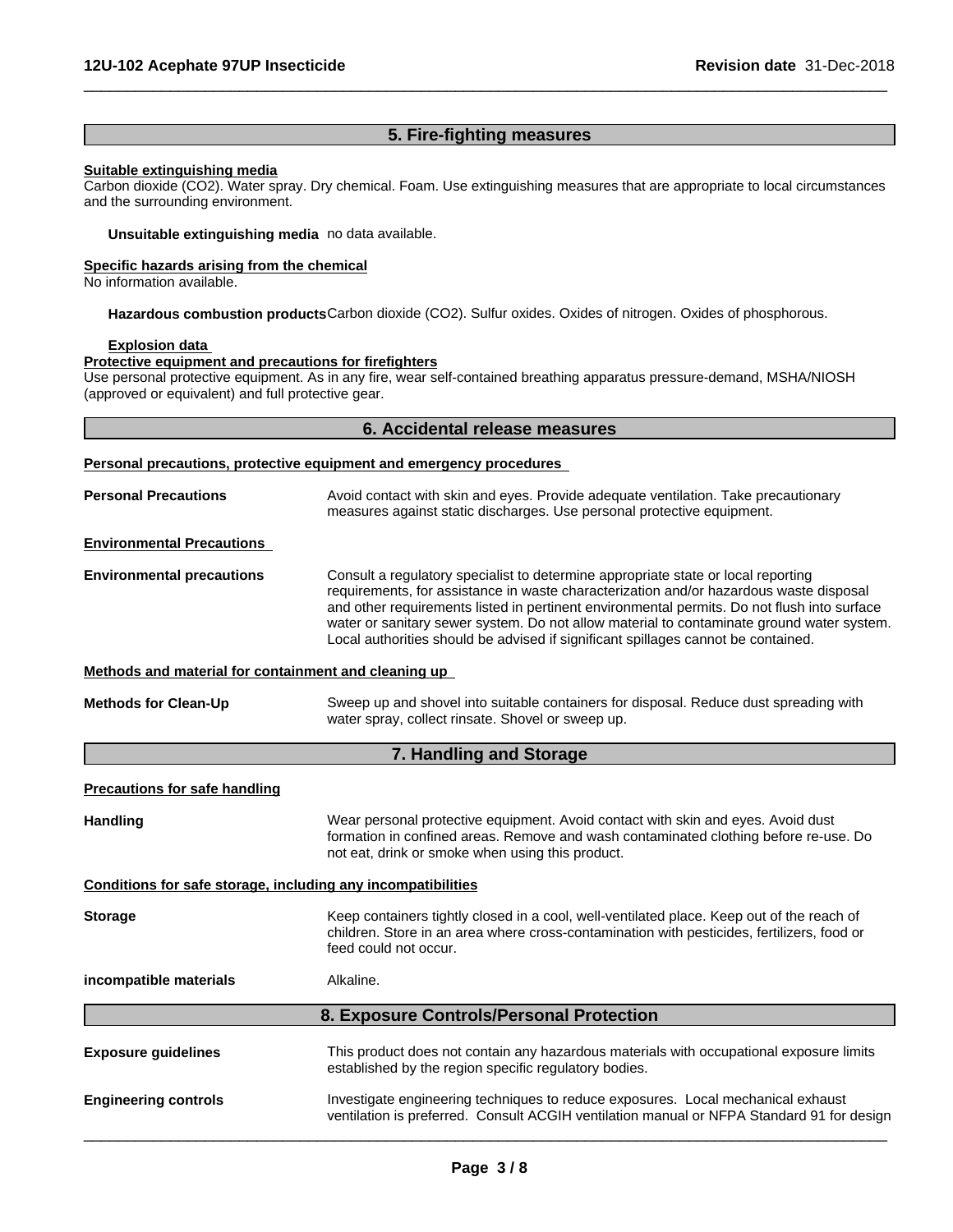|                               | of exhaust systems.                                                                                                                                                                                                                                                                                                                                                                                                                                                                                                                                                                                                                                                                                                                                                         |
|-------------------------------|-----------------------------------------------------------------------------------------------------------------------------------------------------------------------------------------------------------------------------------------------------------------------------------------------------------------------------------------------------------------------------------------------------------------------------------------------------------------------------------------------------------------------------------------------------------------------------------------------------------------------------------------------------------------------------------------------------------------------------------------------------------------------------|
| Personal protective equipment |                                                                                                                                                                                                                                                                                                                                                                                                                                                                                                                                                                                                                                                                                                                                                                             |
| <b>Eye/Face Protection</b>    | Use eye protection to avoid eye contact. Where there is potential for eye contact have eye<br>flushing equipment available. Safety glasses with side-shields.                                                                                                                                                                                                                                                                                                                                                                                                                                                                                                                                                                                                               |
| <b>Skin protection</b>        | Wear protective gloves/clothing. Chemical resistant footwear plus socks.                                                                                                                                                                                                                                                                                                                                                                                                                                                                                                                                                                                                                                                                                                    |
| <b>Respiratory protection</b> | Where airborne exposure is likely, use NIOSH approved respiratory protection equipment<br>appropriate to the material and/or its components. Full facepiece equipment is<br>recommended and, if used, replaces need for face shield and/or chemical goggles. If<br>exposures cannot be kept at a minimum with engineering controls, consult respirator<br>manufacturer to determine appropriate type equipment for given application. Observe<br>respirator use limitations specified by NIOSH or the manufacturer. For emergency and<br>other conditions where there may be a potential for significant exposure, use an approved<br>full face positive-pressure, self-contained breathing apparatus. Respiratory protection<br>programs must comply with 29 CFR 1910.134. |

 $\overline{\phantom{a}}$  ,  $\overline{\phantom{a}}$  ,  $\overline{\phantom{a}}$  ,  $\overline{\phantom{a}}$  ,  $\overline{\phantom{a}}$  ,  $\overline{\phantom{a}}$  ,  $\overline{\phantom{a}}$  ,  $\overline{\phantom{a}}$  ,  $\overline{\phantom{a}}$  ,  $\overline{\phantom{a}}$  ,  $\overline{\phantom{a}}$  ,  $\overline{\phantom{a}}$  ,  $\overline{\phantom{a}}$  ,  $\overline{\phantom{a}}$  ,  $\overline{\phantom{a}}$  ,  $\overline{\phantom{a}}$ 

### **General hygiene considerations**

Do not eat, drink or smoke when using this product. Remove and wash contaminated clothing before re-use. Wear suitable gloves and eye/face protection. Wash hands and face before breaks and immediately after handling the product.

## **9. Physical and Chemical Properties**

#### **Information on basic physical and chemical properties**

| <b>Physical state</b>                                          | powder Highly hydroscopic        |                   |                |  |  |
|----------------------------------------------------------------|----------------------------------|-------------------|----------------|--|--|
| Appearance                                                     | Fine, white                      | Odor              | rotten Cabbage |  |  |
| color                                                          | No information available         |                   |                |  |  |
| <b>Property</b>                                                | <b>VALUES</b>                    | Remarks/ • Method |                |  |  |
| pH                                                             | 4                                |                   |                |  |  |
| <b>Melting point/freezing point</b>                            | 5 °C / 41 °F                     |                   |                |  |  |
| <b>Boiling Point/Range</b>                                     | No information available         |                   |                |  |  |
| <b>Flash Point</b>                                             | No information available         |                   |                |  |  |
| <b>Evaporation Rate</b>                                        | No information available         |                   |                |  |  |
| Flammability (solid, gas)<br><b>Flammability limit in air</b>  | No information available         |                   |                |  |  |
| <b>Upper Flammability Limit</b>                                | No information available         |                   |                |  |  |
| <b>Lower Flammability Limit</b>                                | No information available         |                   |                |  |  |
| vapor pressure                                                 | 1.7 X 10-6 mmHG @24 C (acephate) |                   |                |  |  |
| <b>Vapor Density</b>                                           | No information available         |                   |                |  |  |
| <b>Specific gravity</b>                                        | No information available         |                   |                |  |  |
| <b>Water solubility</b>                                        | No information available         |                   |                |  |  |
| <b>Solubility in Other Solvents</b>                            | No information available         |                   |                |  |  |
| Partition coefficient: n-octanol/waterNo information available |                                  |                   |                |  |  |
| <b>Autoignition temperature</b>                                | no data available                |                   |                |  |  |
| <b>Decomposition temperature</b>                               | No information available         |                   |                |  |  |
| <b>Viscosity, kinematic</b>                                    | No information available         |                   |                |  |  |
| <b>Dynamic viscosity</b>                                       | No information available         |                   |                |  |  |
| <b>Explosive properties</b>                                    | No information available         |                   |                |  |  |
| <b>Oxidizing properties</b>                                    | No information available         |                   |                |  |  |
| <b>OTHER INFORMATION</b>                                       |                                  |                   |                |  |  |
| <b>Softening point</b>                                         | No information available         |                   |                |  |  |
| molecular weight                                               | No information available         |                   |                |  |  |
| <b>VOC Content</b>                                             | No information available         |                   |                |  |  |
| <b>Liquid Density</b>                                          | No information available         |                   |                |  |  |
| <b>Bulk density</b>                                            | $0.55$ g/cc                      |                   |                |  |  |
| <b>10. Stability and Reactivity</b>                            |                                  |                   |                |  |  |

#### **Reactivity**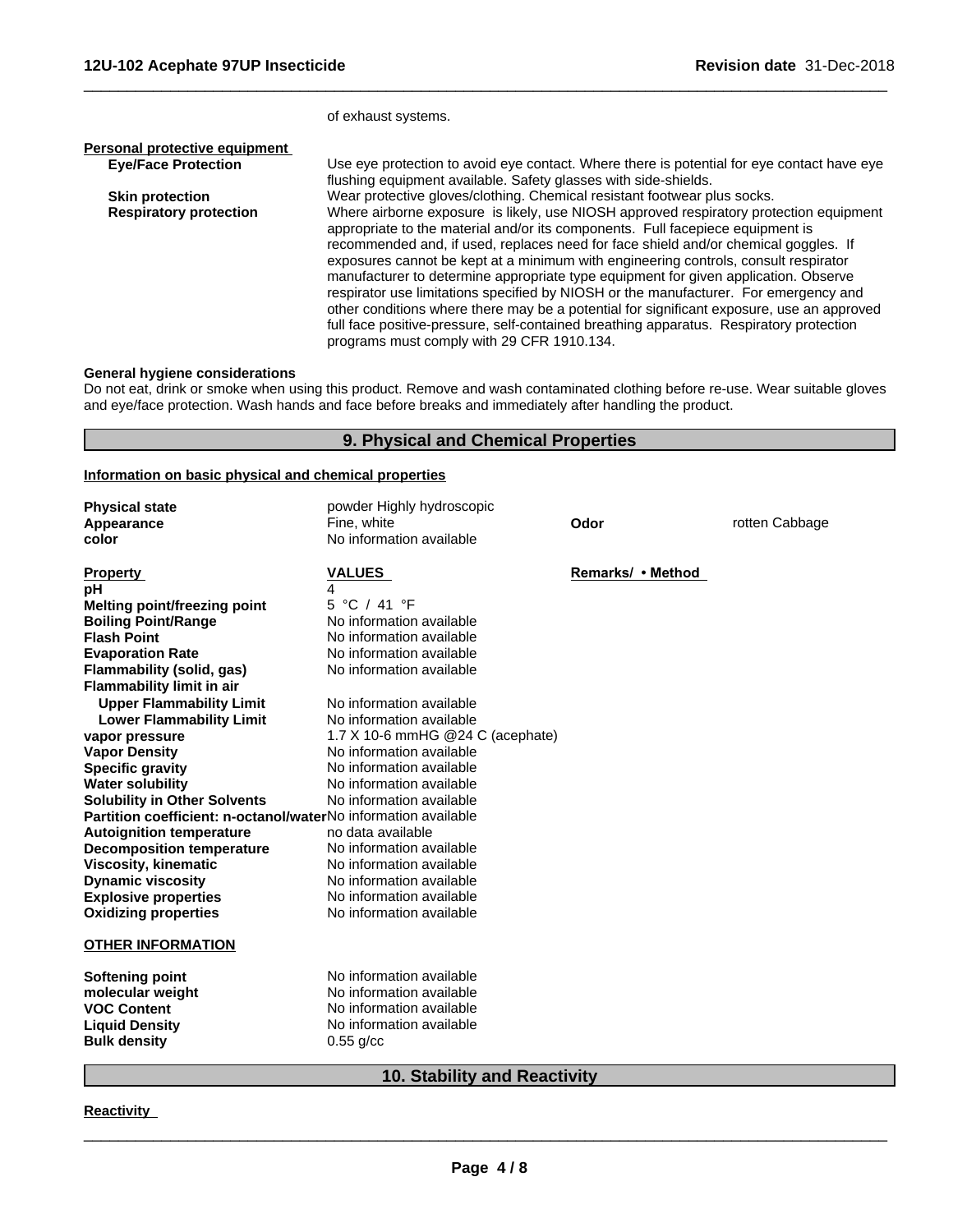no data available

#### **Chemical stability**

Stable under recommended storage conditions.

## **Possibility of hazardous reactions**

None under normal processing.

## **Conditions to avoid**

Not known. Excess moisture.

#### **incompatible materials** Alkaline.

#### **Hazardous decomposition products**

Oxides of sulfur. Oxides of nitrogen. Oxides of phosphorous.

# **11. Toxicological Information**

 $\overline{\phantom{a}}$  ,  $\overline{\phantom{a}}$  ,  $\overline{\phantom{a}}$  ,  $\overline{\phantom{a}}$  ,  $\overline{\phantom{a}}$  ,  $\overline{\phantom{a}}$  ,  $\overline{\phantom{a}}$  ,  $\overline{\phantom{a}}$  ,  $\overline{\phantom{a}}$  ,  $\overline{\phantom{a}}$  ,  $\overline{\phantom{a}}$  ,  $\overline{\phantom{a}}$  ,  $\overline{\phantom{a}}$  ,  $\overline{\phantom{a}}$  ,  $\overline{\phantom{a}}$  ,  $\overline{\phantom{a}}$ 

## **Information on Likely Routes of Exposure**

| <b>Product information</b>                                                                                                  | Acephate 97UP<br>Eye irritation<br>- minimal with clearing within 24 hrs<br>Skin irritation<br>- non-irritating<br>Dermal toxicity - LD50 (rabbit) >2 g/kg<br>- LD50 (male rat) 688mg/kg.<br>Oral toxicity<br>LD50 (female rat) 1127 mg/kg<br>LD50 (combined sexes) 846 mg/kg<br>Inahalation tox - LC50 4hr (rats) > 2.13 mg/L |  |  |  |
|-----------------------------------------------------------------------------------------------------------------------------|--------------------------------------------------------------------------------------------------------------------------------------------------------------------------------------------------------------------------------------------------------------------------------------------------------------------------------|--|--|--|
| <b>Inhalation</b>                                                                                                           | May be harmful if inhaled.                                                                                                                                                                                                                                                                                                     |  |  |  |
| Eye contact                                                                                                                 | Mild eye irritant.                                                                                                                                                                                                                                                                                                             |  |  |  |
| <b>Skin contact</b>                                                                                                         | May cause irritation.                                                                                                                                                                                                                                                                                                          |  |  |  |
| Ingestion                                                                                                                   | MAY BE HARMFUL IF SWALLOWED.                                                                                                                                                                                                                                                                                                   |  |  |  |
| <b>Information on Toxicological Effects</b><br>No information available.<br>Symptoms                                        |                                                                                                                                                                                                                                                                                                                                |  |  |  |
|                                                                                                                             | Delayed and immediate effects as well as chronic effects from short and long-term exposure                                                                                                                                                                                                                                     |  |  |  |
| Sensitization<br>Mutagenic effects<br>Carcinogenicity                                                                       | No information available.<br>no data available.<br>The information below indicates whether any agency has listed any ingredient as a<br>carcinogen.                                                                                                                                                                            |  |  |  |
| <b>Reproductive effects</b><br><b>STOT - Single Exposure</b><br><b>STOT - Repeated Exposure</b><br><b>Aspiration hazard</b> | Not Available.<br>no data available.<br>no data available.<br>No information available.                                                                                                                                                                                                                                        |  |  |  |
| <b>Numerical Measures of Toxicity - Product information</b>                                                                 |                                                                                                                                                                                                                                                                                                                                |  |  |  |
| LD50 Oral<br><b>LD50 Dermal</b><br><b>LC50 Inhalation</b>                                                                   | 688 mg/kg (rat)<br>2000 mg/kg (rat)<br>$> 2.13$ mg/l (rat)                                                                                                                                                                                                                                                                     |  |  |  |
|                                                                                                                             | 12. Ecological Information                                                                                                                                                                                                                                                                                                     |  |  |  |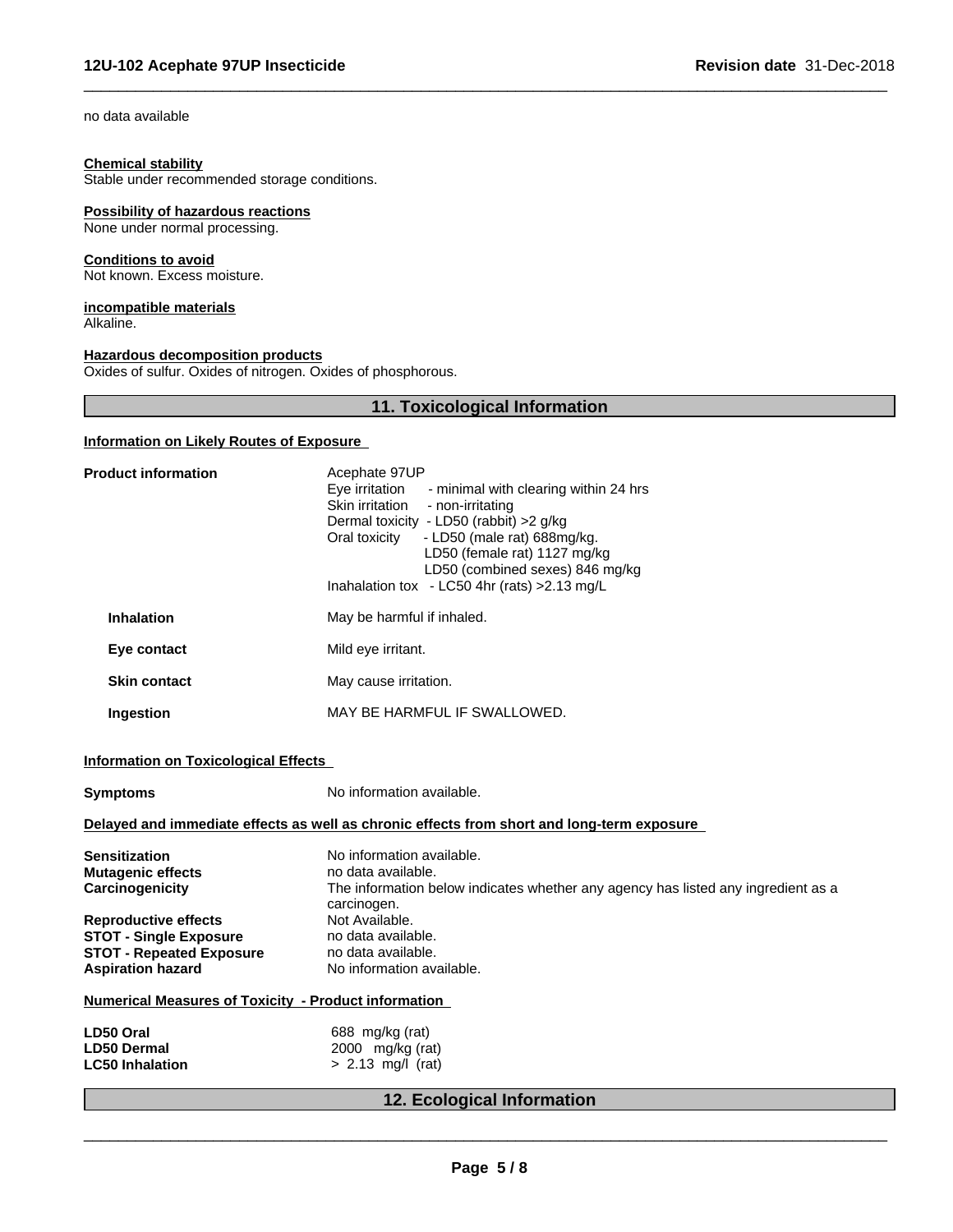## **ecotoxicity**

Acephate = Highly toxic to bees (1.2 ug/bee) Toxic to birds. Rainbow trout LC50 (96 hr) = >1000 mg/L Bluegill LC50 (96 hr) = >2000 mg/L Mallard duck Oral LD50 = 350 mg/kg

### **Persistence/Degradability**

no data available.

## **Bioaccumulation/ Accumulation**

No information available.

## **Other Adverse Effects**

Acephate tech in diet causes adverse effects on reproduction in Mallard ducks (NOEL >5 ppm <20 ppm) and in Bobwhite quail (NOEL >20 ppm <80 ppm) .

 $\overline{\phantom{a}}$  ,  $\overline{\phantom{a}}$  ,  $\overline{\phantom{a}}$  ,  $\overline{\phantom{a}}$  ,  $\overline{\phantom{a}}$  ,  $\overline{\phantom{a}}$  ,  $\overline{\phantom{a}}$  ,  $\overline{\phantom{a}}$  ,  $\overline{\phantom{a}}$  ,  $\overline{\phantom{a}}$  ,  $\overline{\phantom{a}}$  ,  $\overline{\phantom{a}}$  ,  $\overline{\phantom{a}}$  ,  $\overline{\phantom{a}}$  ,  $\overline{\phantom{a}}$  ,  $\overline{\phantom{a}}$ 

| <b>13. Disposal Considerations</b> |                                                                                                                                                                                                                                                                                                                                                                                                                                                                      |  |
|------------------------------------|----------------------------------------------------------------------------------------------------------------------------------------------------------------------------------------------------------------------------------------------------------------------------------------------------------------------------------------------------------------------------------------------------------------------------------------------------------------------|--|
| <b>Waste Treatment Methods</b>     |                                                                                                                                                                                                                                                                                                                                                                                                                                                                      |  |
| <b>Waste Disposal Method</b>       | Pesticide wastes are acutely hazardous. Improper disposal of excess pesticide or rinsate is<br>a violation of Federal law. If the wastes cannot be disposed of by use or according to label<br>instructions, contact your State Pesticide or Environmental Control Agency, or the<br>Hazardous Waste representative at the nearest EPA Regional Office for guidance. Dispose<br>of in accordance with all applicable federal, state, and local laws and regulations. |  |
| <b>Contaminated packaging</b>      | Non refillable container. Do not reuse this container. Completely empty bag into application<br>equipment. Then offer for recycling if available or dispose of empty bag in a sanitary landfill<br>or by incineration or, if allowed by state and local authorities, by burning. If burned, stay out<br>of smoke. Refer to product label.                                                                                                                            |  |

# **14. Transport Information**

| <b>DOT</b>  | <b>NOT REGULATED</b> |
|-------------|----------------------|
| <b>ICAO</b> | <b>NOT REGULATED</b> |
| <b>IATA</b> | <b>NOT REGULATED</b> |
| <b>IMDG</b> | <b>NOT REGULATED</b> |

# **15. Regulatory Information**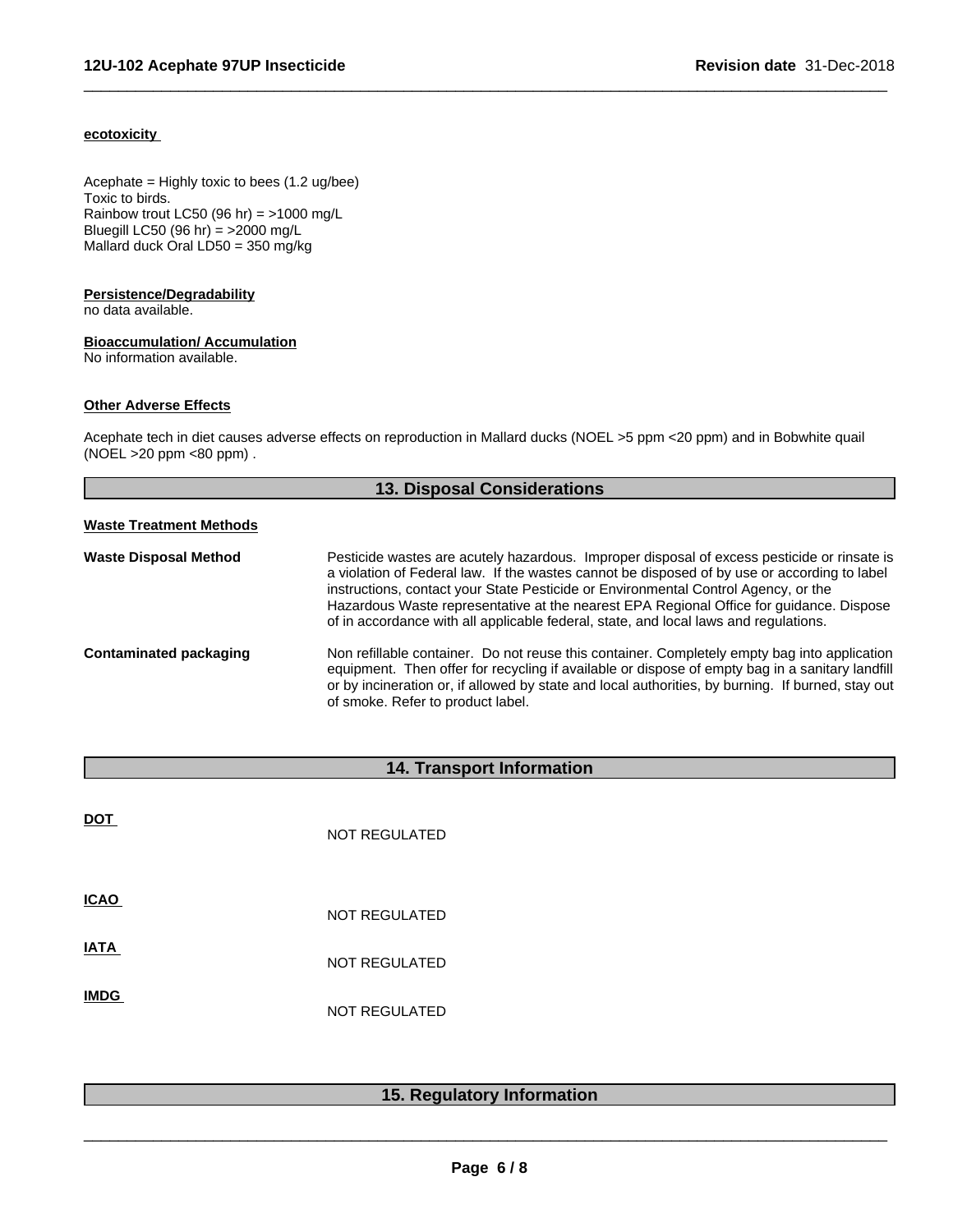This chemical is a pesticide product registered by the Environmental Protection Agency and is subject to certain labeling requirements under federal pesticide law. These requirements differ from the classification criteria and hazard information required for safety data sheets, and for workplace labels of non-pesticide chemicals. Following is the hazard information as required on the pesticide label:

 $\overline{\phantom{a}}$  ,  $\overline{\phantom{a}}$  ,  $\overline{\phantom{a}}$  ,  $\overline{\phantom{a}}$  ,  $\overline{\phantom{a}}$  ,  $\overline{\phantom{a}}$  ,  $\overline{\phantom{a}}$  ,  $\overline{\phantom{a}}$  ,  $\overline{\phantom{a}}$  ,  $\overline{\phantom{a}}$  ,  $\overline{\phantom{a}}$  ,  $\overline{\phantom{a}}$  ,  $\overline{\phantom{a}}$  ,  $\overline{\phantom{a}}$  ,  $\overline{\phantom{a}}$  ,  $\overline{\phantom{a}}$ 

| signal word                      | <b>CAUTION</b>                                                                                                                                                               |
|----------------------------------|------------------------------------------------------------------------------------------------------------------------------------------------------------------------------|
| <b>Ventilation Control</b>       | PESTICIDE APPLICATORS & WORKERS THESE WORKERS MUST REFER TO<br>PRODUCT LABELING AND DIRECTIONS FOR USE IN ACCORDANCE WITH EPA<br>WORKER PROTECTION STANDARD 40 CFR PART 170. |
| <b>International Inventories</b> |                                                                                                                                                                              |
| <b>USINV</b>                     | Present                                                                                                                                                                      |
| <b>DSL/NDSL</b>                  | Not present                                                                                                                                                                  |
| <b>EINECS/</b>                   | Present                                                                                                                                                                      |
| <b>ELINCS</b>                    |                                                                                                                                                                              |
| <b>ENCS</b>                      | Not Present                                                                                                                                                                  |
| China                            | Present                                                                                                                                                                      |
| <b>KECL</b>                      | Present                                                                                                                                                                      |
| <b>PICCS</b>                     | Present                                                                                                                                                                      |
| <b>AICS</b>                      | Present                                                                                                                                                                      |
| <b>TSCA</b>                      | Not Present                                                                                                                                                                  |

 **TSCA** - United States Toxic Substances Control Act Section 8(b) Inventory

 **DSL/NDSL** - Canadian Domestic Substances List/Non-Domestic Substances List

 **EINECS/ELINCS** - European Inventory of Existing Commercial Chemical Substances/EU List of Notified Chemical Substances

 **ENCS** - Japan Existing and New Chemical Substances

 **IECSC** - China Inventory of Existing Chemical Substances

 **KECL** - Korean Existing and Evaluated Chemical Substances

 **PICCS** - Philippines Inventory of Chemicals and Chemical Substances

 **AICS** - Australian Inventory of Chemical Substances

## **Federal Regulations**

## **SARA 313**

Section 313 of Title III of the Superfund Amendments and Reauthorization Act of 1986 (SARA). This product contains a chemical or chemicals which are subject to the reporting requirements of the Act and Title 40 of the Code of Federal Regulations, Part 372:

**CERCLA**

Not applicable

**CERCLA SARA Product RQ** 0

**RCRA Pesticide Information**

**State Regulations**

**State Right-to-Know** Not applicable **International regulations U.S. EPA Label information EPA Pesticide registration number** 70506-8

|             |                 | <b>16. Other Information</b> |               |                          |
|-------------|-----------------|------------------------------|---------------|--------------------------|
| <b>NFPA</b> | <b>HEALTH 1</b> | flammability 0               | Instability 0 | <b>Physical hazard -</b> |
|             |                 |                              |               |                          |